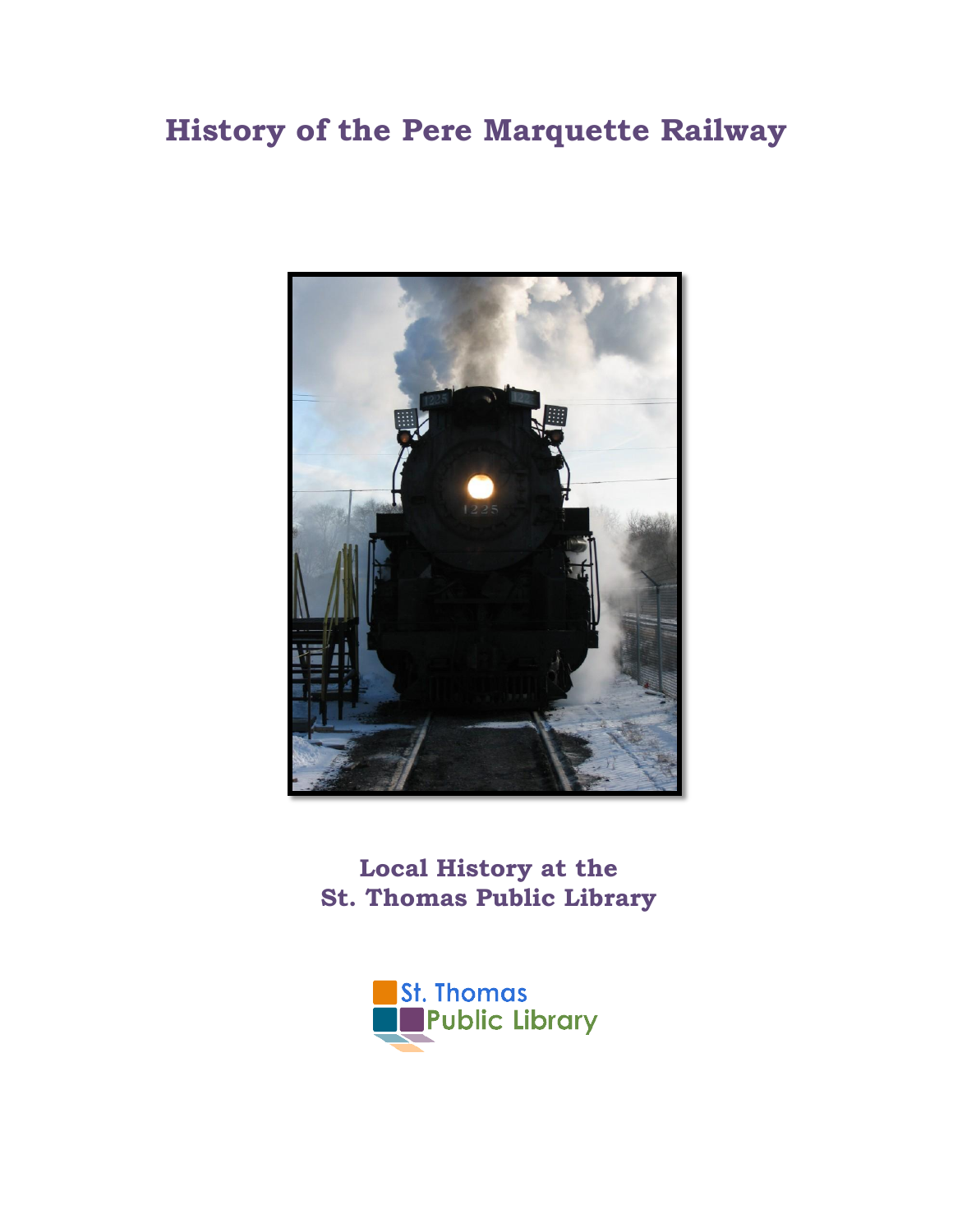**1900:** The Pere Marquette Railroad (PM) is formed by merging three small railroads in the United States: Chicago & West Michigan; Flint & Pere Marquette; and the Detroit, Grand Rapids & Western Railways. The PM is named after Père Jacques Marquette, the French Jesuit missionary who founded Michigan's first European settlement, Sault St. Marie.

**1901:** Car ferry *Pere Marquette 17* is placed in Lake Michigan service. The PM used car ferries on Lake Michigan to avoid the terminal and interchange delays in the area. Later, they were used on Lake Erie, the Detroit River, and in Port Huron.



**1902:** Car ferry (first) *Pere Marquette 18* is placed into Lake Michigan service.

**January 1903:** PM acquires the Lake Erie & Detroit River Railway (LE&DRR), with main lines running from Walkerville, Windsor to St. Thomas, Ontario, as well as from Sarnia to Chatham and Erieau. This begins the Pere Marquette's presence in Canada.

**1904:** The Pere Marquette secures running rights from Buffalo, New York and Niagara Falls, New York over the Canadian Southern railway lines to reach St. Thomas, where the PM's main Canadian facilities will be located.

**1905:** Shop facilities are constructed in St. Thomas.

**December 1905:** The first receivership begins, meaning that the company is controlled by others in order to make the best decision based on its finances, whether that is stabilizing or selling the company. The Pere Marquette has struggled financially for much of its operating life, and will continue to do so.

**1906:** The PM leases the London & Port Stanley (L&PS) tracks, which had been previously leased by the Lake Erie and Detroit River Railway. Sunday picnics in Port Stanley become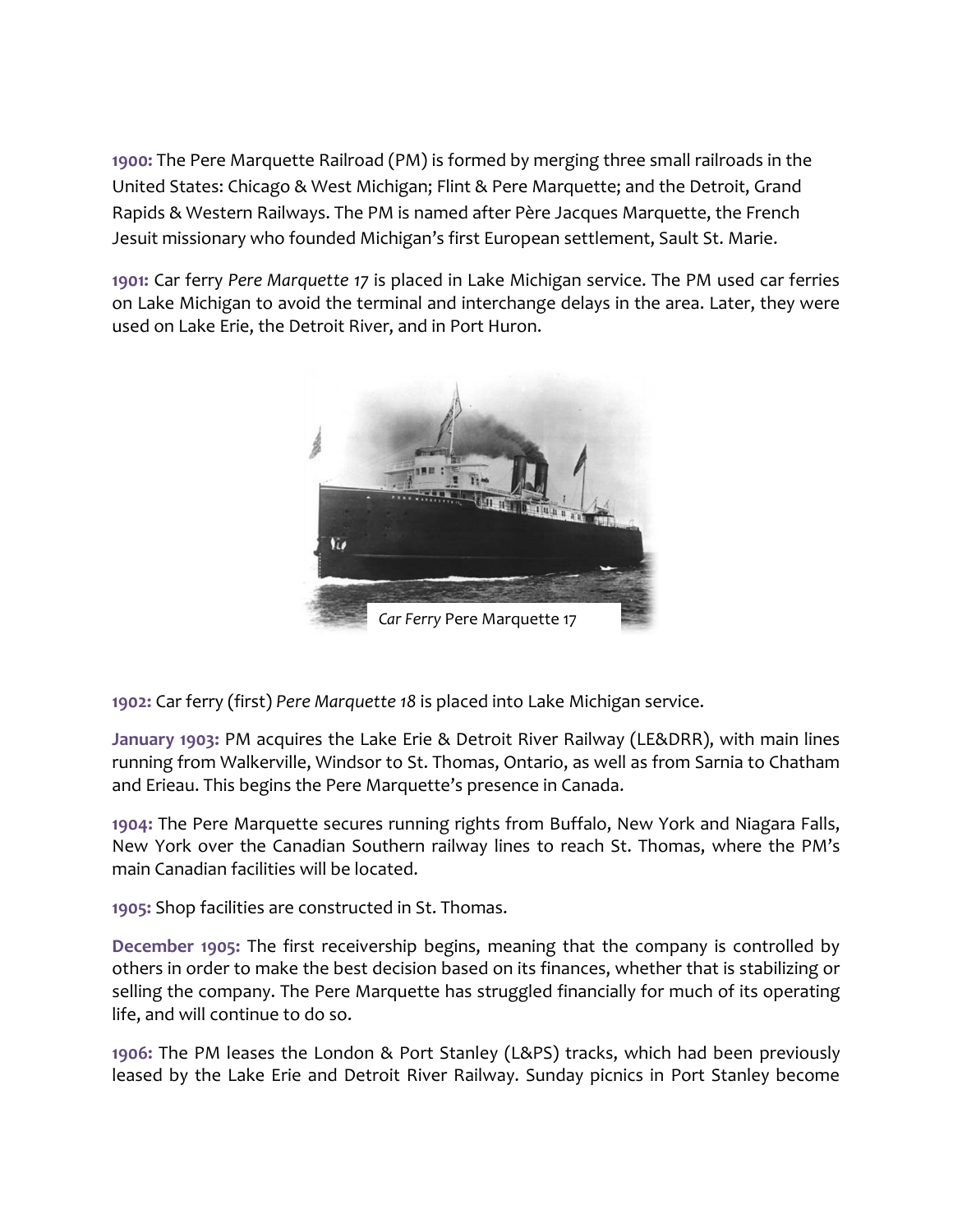extremely popular. It takes an hour and twenty minutes for families in London to travel 25 miles to spend the day in Port Stanley.



*A sign warning passengers that they can be fined for up to \$40 for spitting on the Railway grounds.*

**1907:** First receivership ends.

**9 September 1910:** Car ferry (first) *Pere Marquette 18* sinks twenty-two miles off of Sheboygan, Wisconsin. Twenty-nine crew and passengers are drowned, as well as two sailors from another vessel who fall from an overturned lifeboat during a rescue attempt. The cause of the sinking is still a mystery.



*A postcard illustrating the sinking of the* 18 *and the* 17 *coming to rescue it.*

**1911:** Car ferry (second) *Pere Marquette 18* is placed in Lake Michigan service.

**1914:** PM lease of L&PS (acquired with LE&DRR) ends.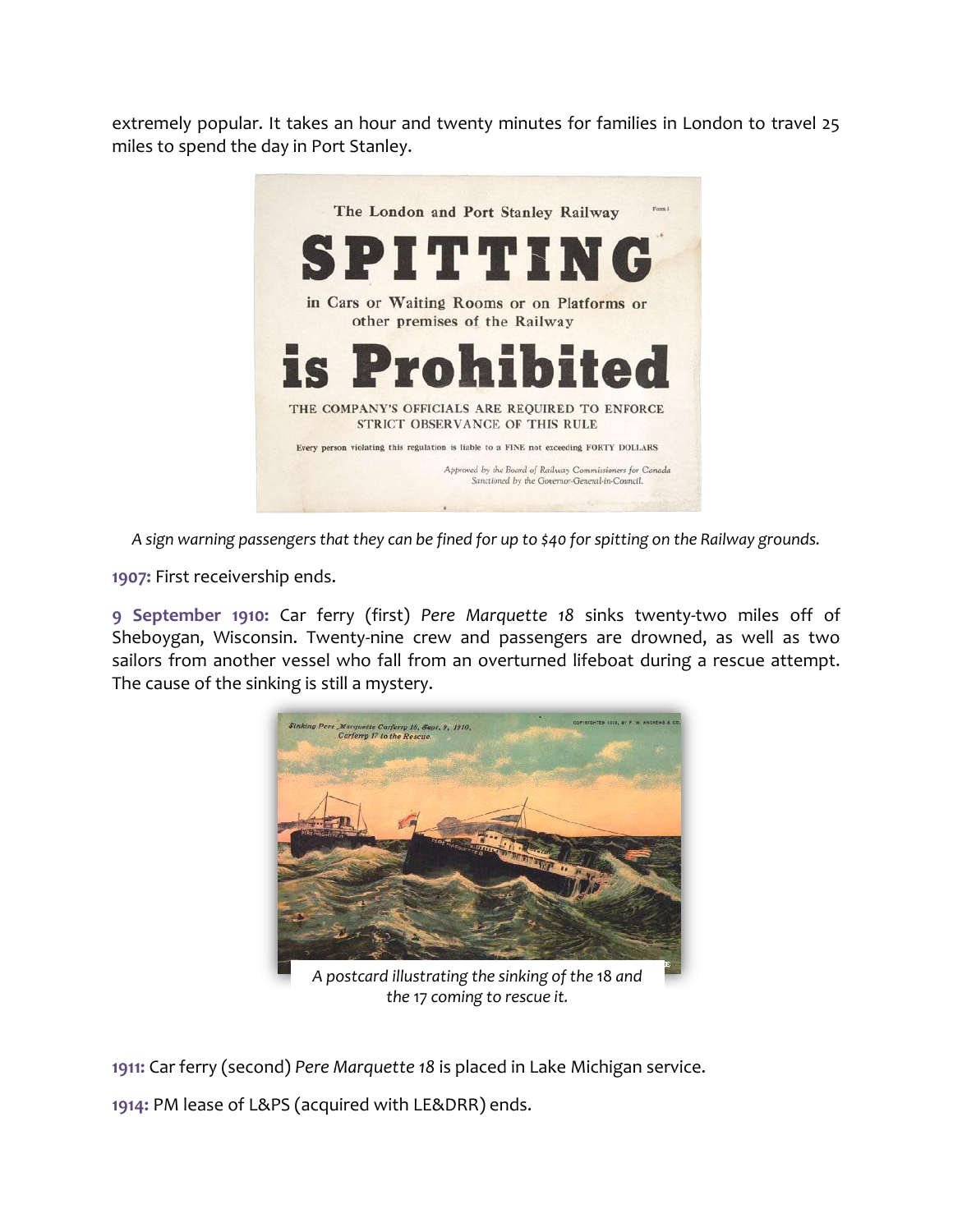**1915-1924:** Many PM lines in the United States are abandoned during these years, and more continue to be abandoned until it is officially merged with the Chesapeake & Ohio Railway.

**1924:** The Van Sweringen Brothers, who also control the New York, Chicago & St. Louis; Erie; and Chesapeake & Ohio Railroads gain controlling interest of the Pere Marquette Railway. Their plan is to merge the four railroads to form a New York, Chicago & St. Louis railway. They apply to the Interstate Commerce Commission but are denied in 1926 for lack of funding.

**1929:** Chesapeake & Ohio Railway acquire controlling interest in the PM.

**1941:** Shop facilities are upgraded in St. Thomas. They now include a revamped track layout designed for efficient handling of locomotives, a 115 foot turntable, an eight-stall roundhouse, and a locomotive washing station.

**June 1947**: The Pere Marquette is completely merged with the Chesapeake & Ohio Railway.



*The upgraded St. Thomas shop facilities.*

**1951:** After WWII, railways are seriously threatened with the mass production of trucks and modern highway systems. Converting to diesel power allows longer trains and requires far less maintenance. In 1951, the C&O spends \$14 million to dieselize its Canadian division.

**1972:** The C&O merges with the [Baltimore & Ohio Railroad](http://en.wikipedia.org/wiki/Baltimore_and_Ohio_Railroad) and [Western Maryland Railway.](http://en.wikipedia.org/wiki/Western_Maryland_Railway) The newly formed company is named the [Chessie System](http://en.wikipedia.org/wiki/Chessie_System) after the C&O's mascot kitten, Chessie.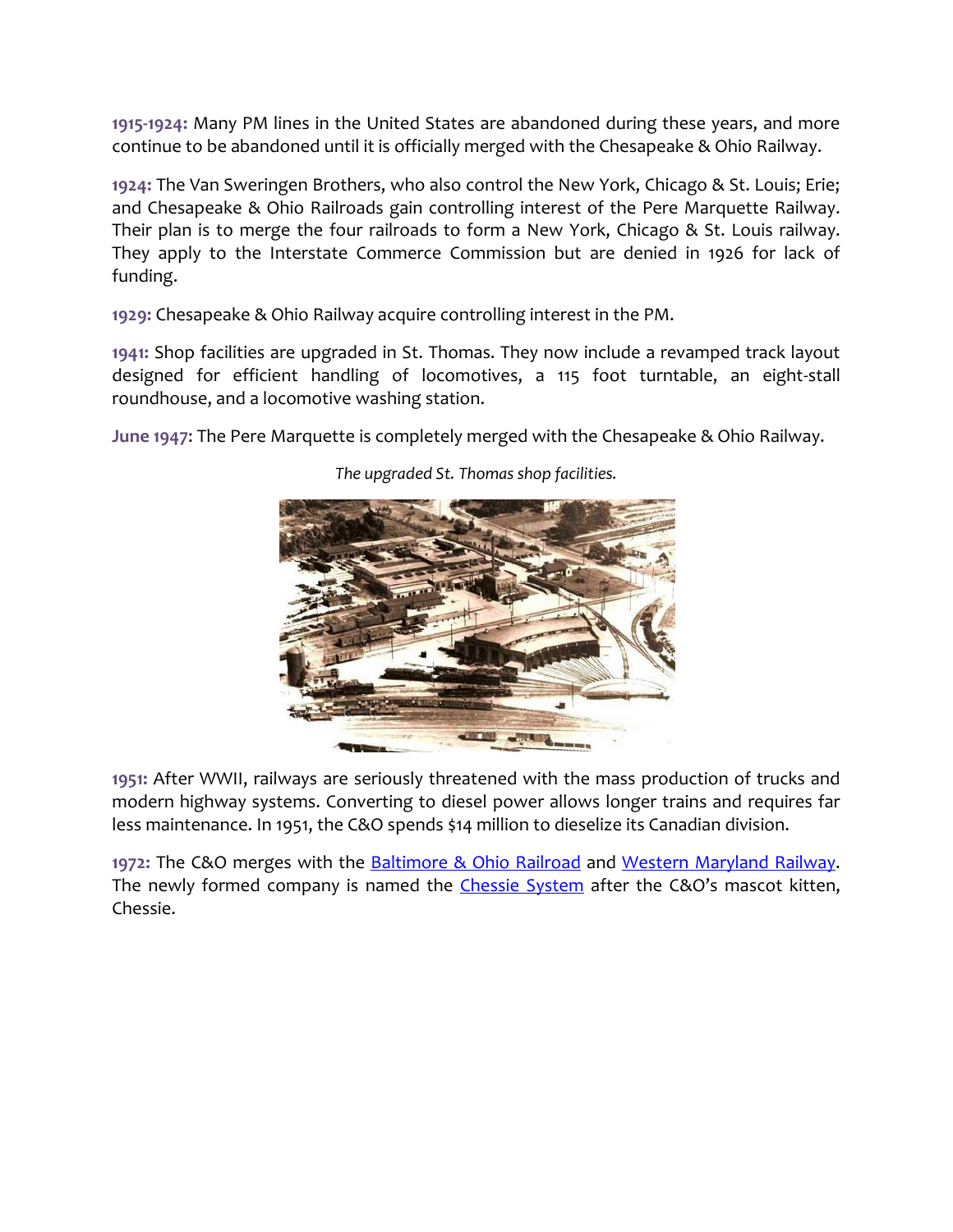

*The C&O ad campaign: "Sleep like a kitten," featuring Chessie the kitten.*

**1980:** The Chessie System is merged with Seaboard Coast Line Industries to form CSX Corporation. It is not legally merged out of existence until 1987, when its successor CSX Transportation is founded. The CSX still operates today.



**Fun Fact:** The *Pere Marquette 1225* was the prototype for the image and sounds of the engine pulling the *Polar Express* in the 2004 movie. Its name, appropriately, is the day of Christmas  $(12/25)$ .